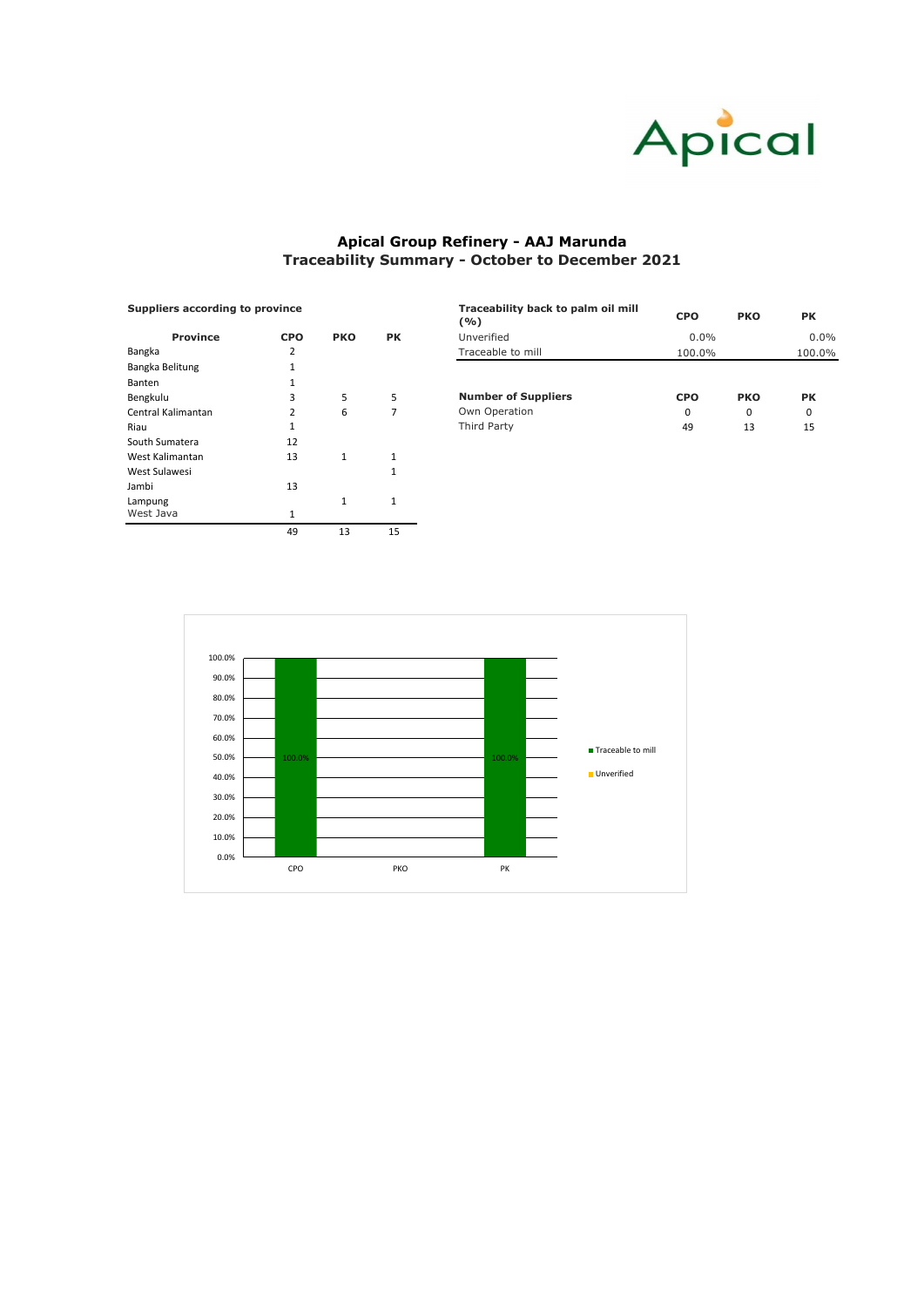| <b>Third Party Mills</b> |                                      |                                  |                                    |               |                           |                    |                  |                    |
|--------------------------|--------------------------------------|----------------------------------|------------------------------------|---------------|---------------------------|--------------------|------------------|--------------------|
| <b>No</b>                | <b>Parent Group</b>                  |                                  | <b>Mill Name</b>                   | <b>UML ID</b> | <b>Province</b>           | <b>Coordinates</b> | <b>Status of</b> |                    |
|                          |                                      | <b>Company Name</b>              |                                    |               |                           | Latitude           | Longitude        | <b>Coordinates</b> |
|                          | <b>LG</b>                            | <b>GREEN GLOBAL UTAMA</b>        | <b>TINTIN BOYOK SAWIT MAKMUR</b>   | PO1000004844  | <b>WEST KALIMANTAN</b>    | $-0.11148$         | 110.73357        | <b>VERIFIED</b>    |
|                          | CARGILL                              | ANDES AGRO INVESTAMA             | <b>SEI KERANDI</b>                 | PO1000008599  | <b>WEST KALIMANTAN</b>    | $-2.31231$         | 110.42886        | <b>VERIFIED</b>    |
|                          | <b>CARGILL</b>                       | POLIPLANT SEJAHTERA              | <b>SIRIHAM</b>                     | PO1000004158  | <b>WEST KALIMANTAN</b>    | $-2.28474$         | 110.86971        | <b>VERIFIED</b>    |
|                          | DHARMA SATYA NUSANTARA               | DHARMA SATYA NUSANTARA           | PILAR WANA PERSADA                 | PO1000002037  | <b>CENTRAL KALIMANTAN</b> | $-1.97078$         | 111.35222        | <b>VERIFIED</b>    |
|                          | <b>SAWIT LESTARI</b>                 | <b>BENGKULU SAWIT LESTARI</b>    | <b>BENGKULU SAWIT LESTARI</b>      | PO1000005206  | <b>BENGKULU</b>           | $-4.53370$         | 103.05686        | <b>VERIFIED</b>    |
| 6                        | LG                                   | <b>GREEN GLOBAL UTAMA</b>        | <b>PARNA AGROMAS</b>               | PO1000004361  | <b>WEST KALIMANTAN</b>    | 0.21308            | 111.07863        | <b>VERIFIED</b>    |
|                          | MULTI PRIMA ENTAKAI                  | MULTI PRIMA ENTAKAI              | <b>SEMUNTAI</b>                    | PO1000004343  | <b>WEST KALIMANTAN</b>    | 0.06194            | 110.74935        | <b>VERIFIED</b>    |
|                          | MULTI PRIMA ENTAKAI                  | PERMATA HIJAU SARANA             | <b>SERARAS</b>                     | PO1000007587  | <b>WEST KALIMANTAN</b>    | 0.04465            | 111.02552        | <b>VERIFIED</b>    |
| 9                        | <b>MULTI PRIMA ENTAKAI</b>           | SINTANG AGRO MANDIRI             | <b>SIMBA</b>                       | PO1000008148  | <b>WEST KALIMANTAN</b>    | 0.14111            | 111.48500        | <b>VERIFIED</b>    |
| 10                       | <b>ASIA SAWIT LESTARI</b>            | ASIA SAWIT LESTARI               | <b>ASIA SAWIT LESTARI</b>          | PO1000007468  | <b>JAMBI</b>              | $-1.83758$         | 103.37903        | <b>VERIFIED</b>    |
|                          | <b>CAHAYA CEMERLANG LESTARI</b>      | CAHAYA CEMERLANG LESTARI         | SUNGAI LILIN (CCL)                 | PO1000004210  | <b>SOUTH SUMATERA</b>     | $-2.53568$         | 104.15197        | <b>VERIFIED</b>    |
|                          | <b>GEMILANG CAHAYA MENTARI</b>       | <b>GEMILANG CAHAYA MENTARI</b>   | <b>NEKNANG</b>                     | PO1000008197  | <b>BANGKA BELITUNG</b>    | $-1.95031$         | 105.78939        | <b>VERIFIED</b>    |
| 13                       | <b>TAYAN BUKIT SAWIT</b>             | TAYAN BUKIT SAWIT                | TAYAN BUKIT SAWIT                  | PO1000008230  | <b>WEST KALIMANTAN</b>    | 0.54349            | 110.42382        | <b>VERIFIED</b>    |
|                          | 14 BUKIT PALEM                       | <b>BUKIT PALEM</b>               | <b>BUKIT PALEM</b>                 | PO1000008176  | <b>WEST KALIMANTAN</b>    | $-2.37261$         | 110.64437        | <b>VERIFIED</b>    |
|                          | $15$ MAS                             | PALMA MAS SEJATI                 | <b>PALMA MAS SEJATI</b>            | PO1000004538  | <b>BENGKULU</b>           | $-3.77682$         | 102.36900        | <b>VERIFIED</b>    |
|                          | 16 GOODHOPE                          | <b>AGRO INDOMAS</b>              | <b>TERAWAN</b>                     | PO1000002677  | <b>CENTRAL KALIMANTAN</b> | $-2.55996$         | 112.37360        | <b>VERIFIED</b>    |
| 17                       | <b>SRIWIJAYA PALM OIL</b>            | CIPTA LESTARI SAWIT              | CIPTA LESTARI SAWIT                | PO1000008604  | <b>SOUTH SUMATERA</b>     | $-2.65136$         | 104.53443        | <b>VERIFIED</b>    |
|                          | 18 SAWIT MULIA                       | SAWIT MULIA                      | <b>SAWIT MULIA</b>                 | PO1000004067  | <b>BENGKULU</b>           | $-3.63453$         | 102.21224        | <b>VERIFIED</b>    |
| 19                       | <b>WANAPOTENSI GUNA</b>              | WANAPOTENSI GUNA                 | <b>WANAPOTENSI GUNA</b>            | PO1000004317  | <b>SOUTH SUMATERA</b>     | $-2.82170$         | 103.44436        | <b>VERIFIED</b>    |
| 20                       | <b>KELANTAN SAKTI</b>                | <b>KELANTAN SAKTI</b>            | <b>KELANTAN SAKTI</b>              | $\mathbf 0$   | <b>SOUTH SUMATERA</b>     | $-3.50336$         | 104.93990        | <b>VERIFIED</b>    |
|                          | <b>SIN TEK HUAT</b>                  | <b>GLOBALINDO AGRO LESTARI</b>   | <b>GLOBALINDO AGRO LESTARI</b>     | PO1000010075  | <b>WEST JAVA</b>          | $-6.62857$         | 105.62440        | <b>VERIFIED</b>    |
|                          | <b>BUMI KHATULISTIWA MANDIRI</b>     | <b>BUMI KHATULISTIWA MANDIRI</b> | <b>BUMI KHATULISTIWA MANDIRI</b>   | PO1000011198  | <b>SOUTH SUMATERA</b>     | $-3.27432$         | 105.81392        | <b>VERIFIED</b>    |
| 23                       | <b>ADR</b>                           | <b>KASIH AGRO MANDIRI</b>        | <b>KASIH AGRO MANDIRI</b>          | $\mathbf 0$   | <b>SOUTH SUMATERA</b>     | $-2.84472$         | 104.32972        | <b>VERIFIED</b>    |
|                          | <b>PERKEBUNAN HASIL MUSI LESTARI</b> | PERKEBUNAN HASIL MUSI LESTARI    | PERKEBUNAN HASIL MUSI LESTARI      | PO1000008135  | <b>SOUTH SUMATERA</b>     | $-3.25411$         | 103.23856        | <b>VERIFIED</b>    |
|                          | <b>SRIWIJAYA PALM OIL</b>            | SELATAN AGRO MAKMUR LESTARI      | <b>SELATAN AGRO MAKMUR LESTARI</b> | PO1000008607  | <b>SOUTH SUMATERA</b>     | $-2.68979$         | 105.21914        | <b>VERIFIED</b>    |
|                          | 26   PASIFIK AGRO SENTOSA            | MITRA ANEKA REZEKI               | MITRA ANEKA REZEKI                 | $\mathbf 0$   | <b>SOUTH SUMATERA</b>     | $-2.72242$         | 104.35886        | <b>VERIFIED</b>    |
|                          | 27 PINAGO UTAMA                      | PINAGO UTAMA                     | <b>PINAGO UTAMA</b>                | PO1000004236  | <b>SOUTH SUMATERA</b>     | $-2.73841$         | 103.5663         | <b>VERIFIED</b>    |
|                          | 28 PERKEBUNAN NUSANTARA              | PERKEBUNAN NUSANTARA VIII        | KERTAJAYA                          | PO1000008380  | <b>BANTEN</b>             | $-6.62062$         | 105.99723        | <b>VERIFIED</b>    |
|                          | 29   PALMA BUMI LESTARI              | PALMA BUMI LESTARI               | PALMA BUMI LESTARI                 | $\mathbf{0}$  | <b>WEST KALIMANTAN</b>    | 0.47690            | 110.06280        | <b>VERIFIED</b>    |
|                          | 30 ASIAN AGRI                        | <b>INTI INDOSAWIT SUBUR</b>      | MUARA BULIAN (PMB)                 | PO1000000279  | <b>JAMBI</b>              | $-1.58601$         | 103.20360        | <b>VERIFIED</b>    |
|                          | 31 MITRA SAWIT JAMBI                 | MITRA SAWIT JAMBI                | MITRA SAWIT JAMBI                  | PO1000004110  | <b>JAMBI</b>              | $-1.31763$         | 103.08589        | <b>VERIFIED</b>    |
|                          | 32 SUNGAI BAHAR PASIFIK UTAMA        | SUNGAI BAHAR PASIFIK UTAMA       | KUNANGAN                           | PO1000004468  | <b>JAMBI</b>              | $-1.53733$         | 103.63119        | <b>VERIFIED</b>    |
|                          | 33   MITRA AGRO SEMBADA              | MITRA AGRO SEMBADA               | MITRA AGRO SEMBADA                 | $\mathbf{0}$  | <b>BANGKA</b>             | $-2.03812$         | 105.8973566      | <b>VERIFIED</b>    |
|                          | 34   MUTIARA SAWIT SEMESTA           | MUTIARA SAWIT SEMESTA            | MUTIARA SAWIT SEMESTA              | PO1000008605  | JAMBI                     | $-1.60792$         | 102.86322        | <b>VERIFIED</b>    |
|                          | 35   SAWIT LESTARI                   | PALEMBANG SAWIT LESTARI          | BINAKARYA ERAMANDIRI               | PO1000007628  | <b>SOUTH SUMATERA</b>     | $-2.17308$         | 103.98664        | <b>VERIFIED</b>    |
|                          | <b>36 GENTING PLANTATION</b>         | AGRO ABADI CEMERLANG             | <b>CEMERLANG</b>                   | 0             | <b>WEST KALIMANTAN</b>    | $-0.33982$         | 110.19104        | <b>VERIFIED</b>    |
|                          | 37   PAYUNG MITRAJAYA MANDIRI        | PAYUNG MITRAJAYA MANDIRI         | PAYUNG MITRAJAYA MANDIRI           | $\mathbf 0$   | BANGKA                    | $-1.91937$         | 105.70951        | <b>VERIFIED</b>    |
|                          | 38   BORNEO AGRO UTAMA SEJAHTERA     | SAMBOJA INTI PERKASA             | SAMBOJA INTI PERKASA               | PO1000010945  | <b>WEST KALIMANTAN</b>    | $-0.29787$         | 111.63999        | <b>VERIFIED</b>    |



**PT Asianagro Agungjaya - Marunda** List of CPO Supplying Mills

Period : October - December 2021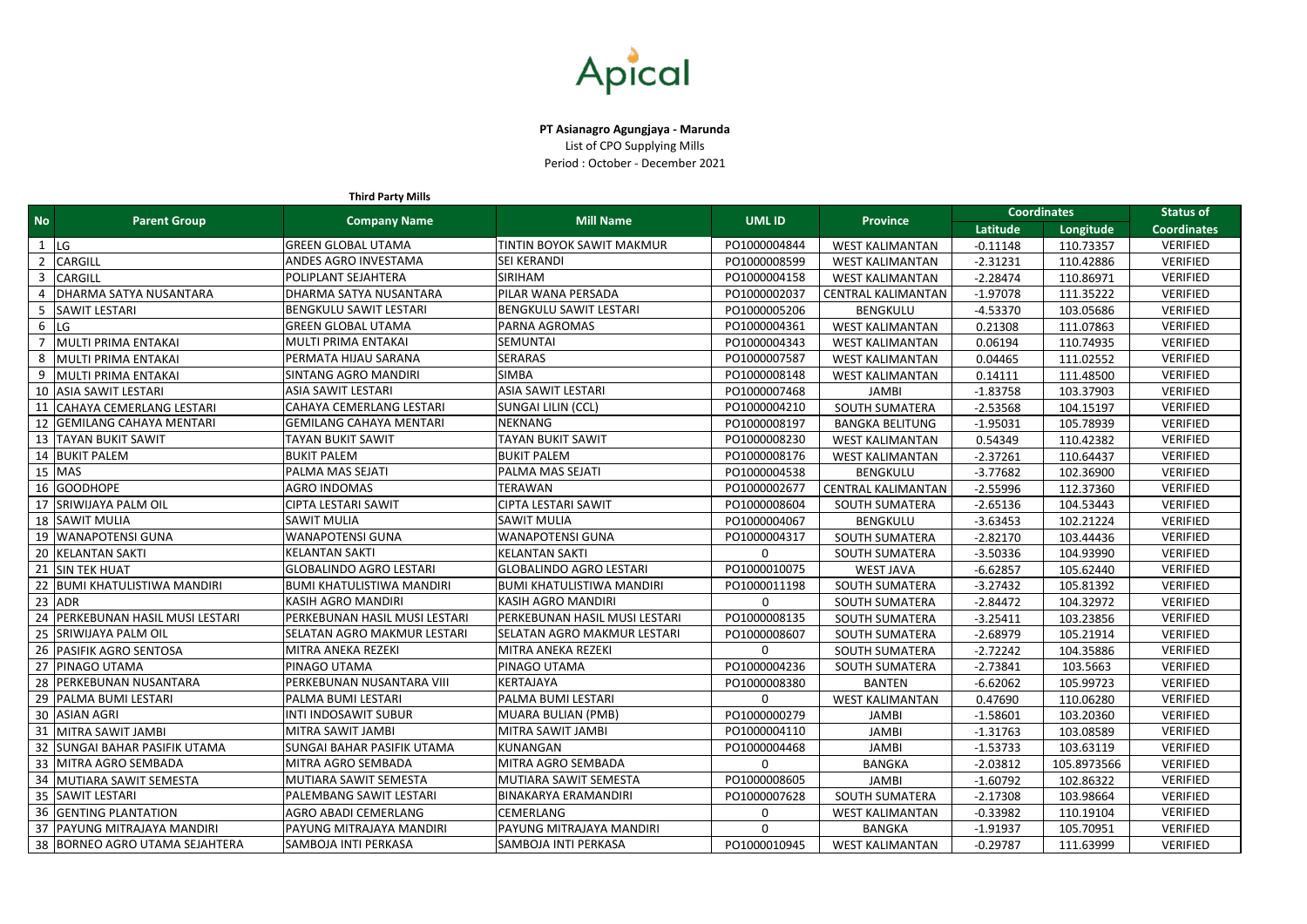| 39 PETALING MANDRAGUNA      | PETALING MANDRAGUNA           | <b>MARO SEBO</b>              | PO1000004465 | <b>JAMBI</b>           | $-1.446305$ | 103.627258 | VERIFIED        |
|-----------------------------|-------------------------------|-------------------------------|--------------|------------------------|-------------|------------|-----------------|
| 40 TALANG JERINJING SAWIT   | <b>TALANG JERINJING SAWIT</b> | <b>TALANG JERINJING SAWIT</b> | PO1000006181 | <b>RIAU</b>            | $-0.462335$ | 102.466941 | <b>VERIFIED</b> |
| 41   PALMA GEMILANG KENCANA | <b>PALMA GEMILANG KENCANA</b> | <b>PALMA GEMILANG KENCANA</b> | PO1000010016 | <b>JAMBI</b>           | $-1.297929$ | 103.486888 | <b>VERIFIED</b> |
| 42 BUKIT BINTANG SAWIT      | <b>BUKIT BINTANG SAWIT</b>    | <b>BUKIT BINTANG SAWIT</b>    | PO1000004457 | <b>JAMBI</b>           | $-1.385987$ | 103.495199 | <b>VERIFIED</b> |
| 43 TUDUNG AGRI/GARUDAFOOD   | <b>BUMI MEKAR TANI</b>        | <b>BUMI MEKAR TANI</b>        | PO1000007637 | <b>SOUTH SUMATERA</b>  | $-2.496446$ | 102.874258 | <b>VERIFIED</b> |
| 44   PERSADA ALAM JAYA      | PERSADA ALAM JAYA             | PERSADA ALAM JAYA             | PO1000008618 | <b>JAMBI</b>           | $-1.044586$ | 102.888871 | <b>VERIFIED</b> |
| 45  PALMA ABADI             | <b>PALMA ABADI</b>            | <b>PALMA ABADI</b>            | PO1000004452 | <b>JAMBI</b>           | $-1.321694$ | 103.265806 | <b>VERIFIED</b> |
| 46   KEDATON MULIA PRIMAS   | <b>KEDATON MULIA PRIMAS</b>   | <b>KEDATON MULIA PRIMAS</b>   | PO1000008345 | <b>JAMBI</b>           | $-1.907167$ | 103.0136   | <b>VERIFIED</b> |
| 47   PALMA JAYA SEJAHTERA   | <b>PALMA JAYA SEJAHTERA</b>   | PALMA JAYA SEJAHTERA          | PO1000004498 | <b>JAMBI</b>           | $-1.874576$ | 103.560276 | <b>VERIFIED</b> |
| 48 SENTOSA BUMI WIJAYA      | <b>SENTOSA BUMI WIJAYA</b>    | <b>SENTOSA BUMI WIJAYA</b>    | PO1000007609 | <b>WEST KALIMANTAN</b> | 1.04422     | 109.579528 | <b>VERIFIED</b> |
| 49   PERKEBUNAN NUSANTARA   | PERKEBUNAN NUSANTARA - VI     | <b>RIMBO DUA</b>              | PO1000005442 | <b>JAMBI</b>           | $-1.3777$   | 102.1677   | VERIFIED        |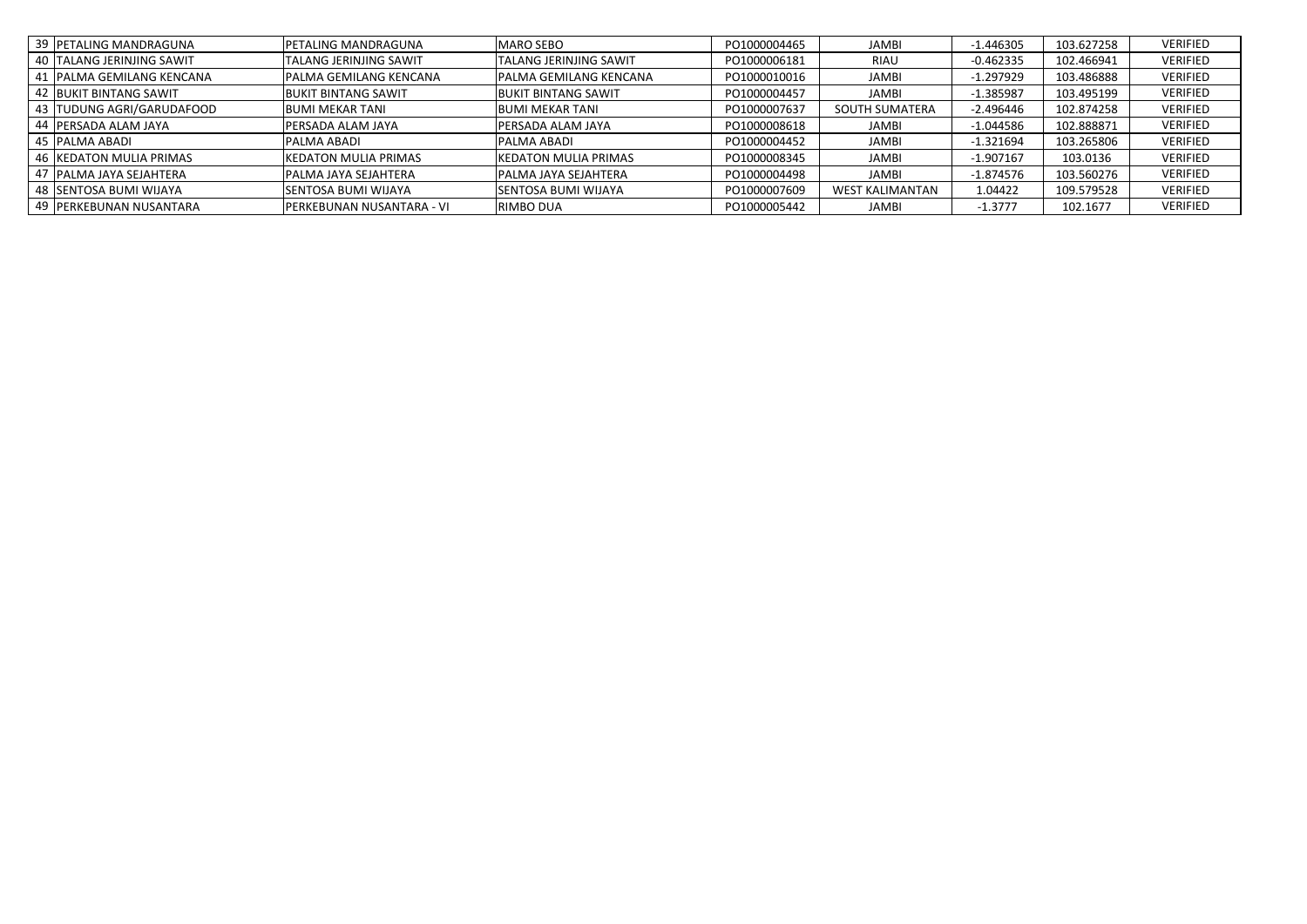

## **PT Asianagro Agungjaya - Marunda**

List of KCP Supplying Period : October - December 2021

| <b>No</b> | <b>Parent Group</b>            | <b>Palm Kernel Crusher Name</b> | <b>Province</b>           | <b>Coordinates</b> | <b>Status of</b> |                    |
|-----------|--------------------------------|---------------------------------|---------------------------|--------------------|------------------|--------------------|
|           |                                |                                 |                           | Latitude           | Longitude        | <b>Coordinates</b> |
|           | <b>KARYA DEWIPUTRA</b>         | <b>KATINGAN CENTRAL</b>         | <b>CENTRAL KALIMANTAN</b> | $-1.438333333$     | 112.8738889      | <b>VERIFIED</b>    |
|           | KALIMANTAN RIA SEJAHTERA       | <b>SONDAI MUARA</b>             | <b>CENTRAL KALIMANTAN</b> | $-1.17998$         | 114.03196        | <b>VERIFIED</b>    |
|           | <b>ARCHIPELAGO TIMUR ABADI</b> | <b>KAHAYAN UTARA</b>            | <b>CENTRAL KALIMANTAN</b> | $-1.1395156$       | 113.9864769      | <b>VERIFIED</b>    |
| 4         | AMAN JAYA PERDANA              | <b>PALM LAMPUNG PERSADA</b>     | <b>LAMPUNG</b>            | $-4.374641$        | 104.599381       | <b>VERIFIED</b>    |
|           | <b>SUMBER ADINUSA LESTARI</b>  | <b>SUMBER ADINUSA LESTARI</b>   | <b>CENTRAL KALIMANTAN</b> | $-2.20188$         | 111.48571        | <b>VERIFIED</b>    |
| 6.        | PALMA AGROINDO MANDIRI         | PALMA AGROINDO MANDIRI          | <b>CENTRAL KALIMANTAN</b> | $-2.38248$         | 111.30788        | <b>VERIFIED</b>    |
|           | <b>BUMI MENTARI KARYA</b>      | <b>AIR HITAM</b>                | <b>BENGKULU</b>           | $-2.875396$        | 101.423476       | <b>VERIFIED</b>    |
| 8         | <b>CAHAYA SAWIT LESTARI</b>    | CAHAYA SAWIT LESTARI            | <b>BENGKULU</b>           | $-3.804339$        | 102.399117       | <b>VERIFIED</b>    |
| 9         | <b>ANUGERAH PELANGI SUKSES</b> | <b>BERIANG</b>                  | <b>BENGKULU</b>           | $-4.5613045$       | 103.1134777      | <b>VERIFIED</b>    |
| 10 I      | <b>USAHA SAWIT MANDIRI</b>     | <b>MUKO - MUKO</b>              | <b>BENGKULU</b>           | $-2.395919$        | 101.164165       | <b>VERIFIED</b>    |
| 11        | HANAU PANEN RAYA SEJAHTERA     | HANAU PANEN RAYA SEJAHTERA      | <b>CENTRAL KALIMANTAN</b> | $-2.360046$        | 112.109935       | <b>VERIFIED</b>    |
|           | 12   PANCA MITRA KATINGAN      | <b>PANCA MITRA KATINGAN</b>     | <b>WEST KALIMANTAN</b>    | $-1.698316111$     | 113.1391311      | <b>VERIFIED</b>    |
|           | 13   BUMI ANUGERAH SAWIT       | <b>BUMI ANUGERAH SAWIT</b>      |                           | $-3.368707$        | 101.9009         | <b>VERIFIED</b>    |